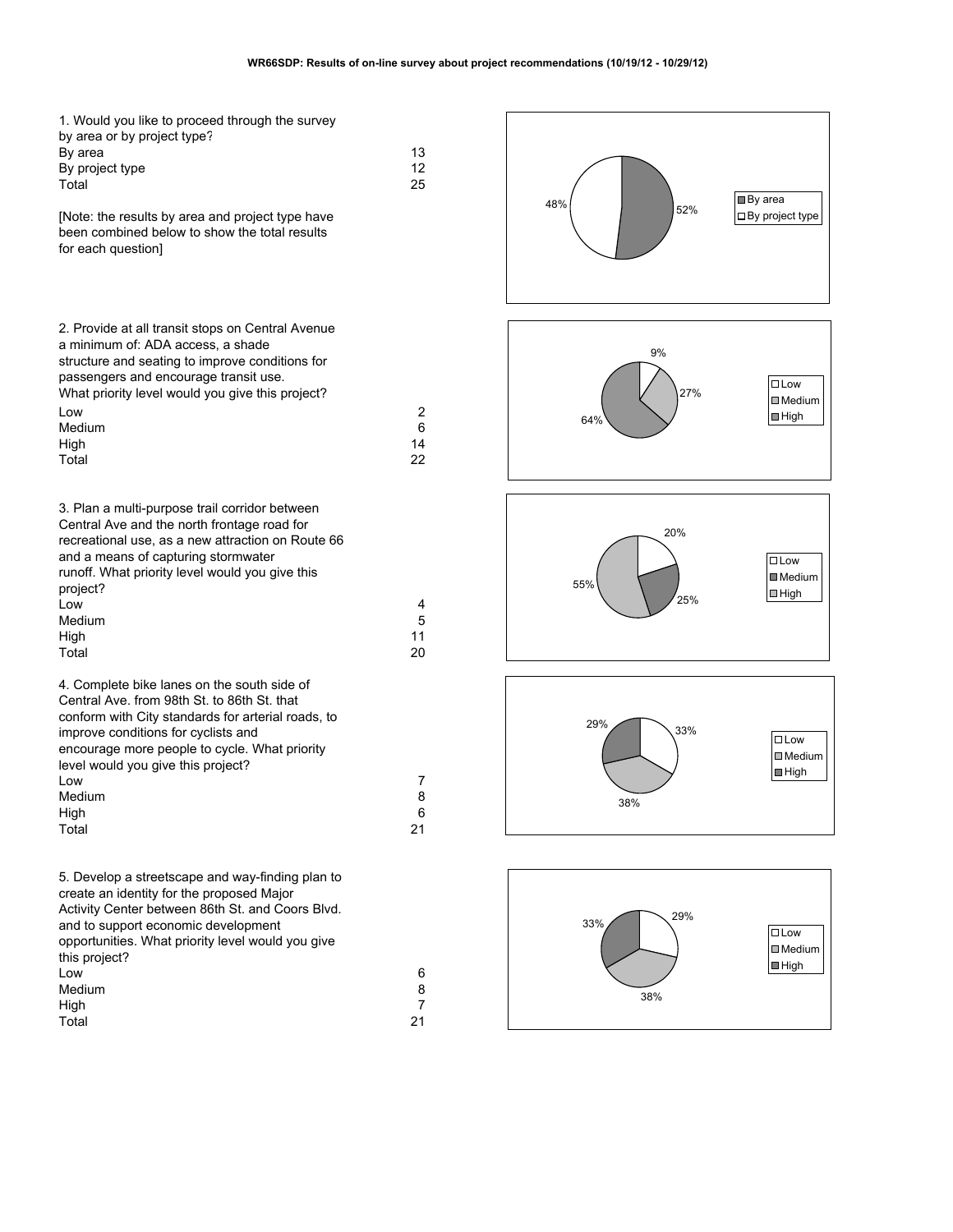| 6. Improve access to, and circulation within, the<br>proposed Major Activity Center between<br>86th St. and Coors Blvd., by extending the street<br>and multi-use trail network. What priority<br>level would you give this project?<br>Low<br>Medium<br>High<br>Total | 4<br>12<br>5<br>21              | 19%<br>24%<br>57% | $\square$ Low<br>$\Box$ Medium<br>$\blacksquare$ High         |
|------------------------------------------------------------------------------------------------------------------------------------------------------------------------------------------------------------------------------------------------------------------------|---------------------------------|-------------------|---------------------------------------------------------------|
| 7. Complete the public library at the northwest<br>corner of Central Ave. and Unser Blvd. What<br>priority level would you give this project?<br>Low<br>Medium<br>High<br>Total                                                                                        | 3<br>11<br>$\overline{7}$<br>21 | 14%<br>33%<br>53% | $\square$ Low<br>$\Box$ Medium<br>$\blacksquare$ High         |
| 8. Complete the design for multi-modal<br>improvements and widening of the Central/Unser<br>intersection, and secure funding for<br>implementation. What priority level would you<br>give this project?<br>Low<br>Medium<br>High<br>Total                              | 5<br>9<br>7<br>21               | 24%<br>33%<br>43% | $\square$ Low<br>$\blacksquare$ Medium<br>$\blacksquare$ High |
| 9. Plan improvements to pedestrian and cyclist<br>safety and to traffic movement for all<br>modes at the Central/Coors intersection. What<br>priority level would you give this project?<br>Low<br>Medium<br>High<br>Total                                             | 3<br>9<br>9<br>21               | 14%<br>43%<br>43% | $\Box$ Low<br>$\Box$ Medium<br>$\blacksquare$ High            |
| 10. Plan for improvements to road safety and<br>traffic movement by all modes--motor<br>vehicles, pedestrians and cyclists--at the<br>Central/Yucca/Old Coors intersection. What<br>priority level would you give this project?<br>Low<br>Medium<br>High<br>Total      | 5<br>$\overline{7}$<br>9<br>21  | 24%<br>43%<br>33% | $\Box$ Low<br>$\Box$ Medium<br>$\blacksquare$ High            |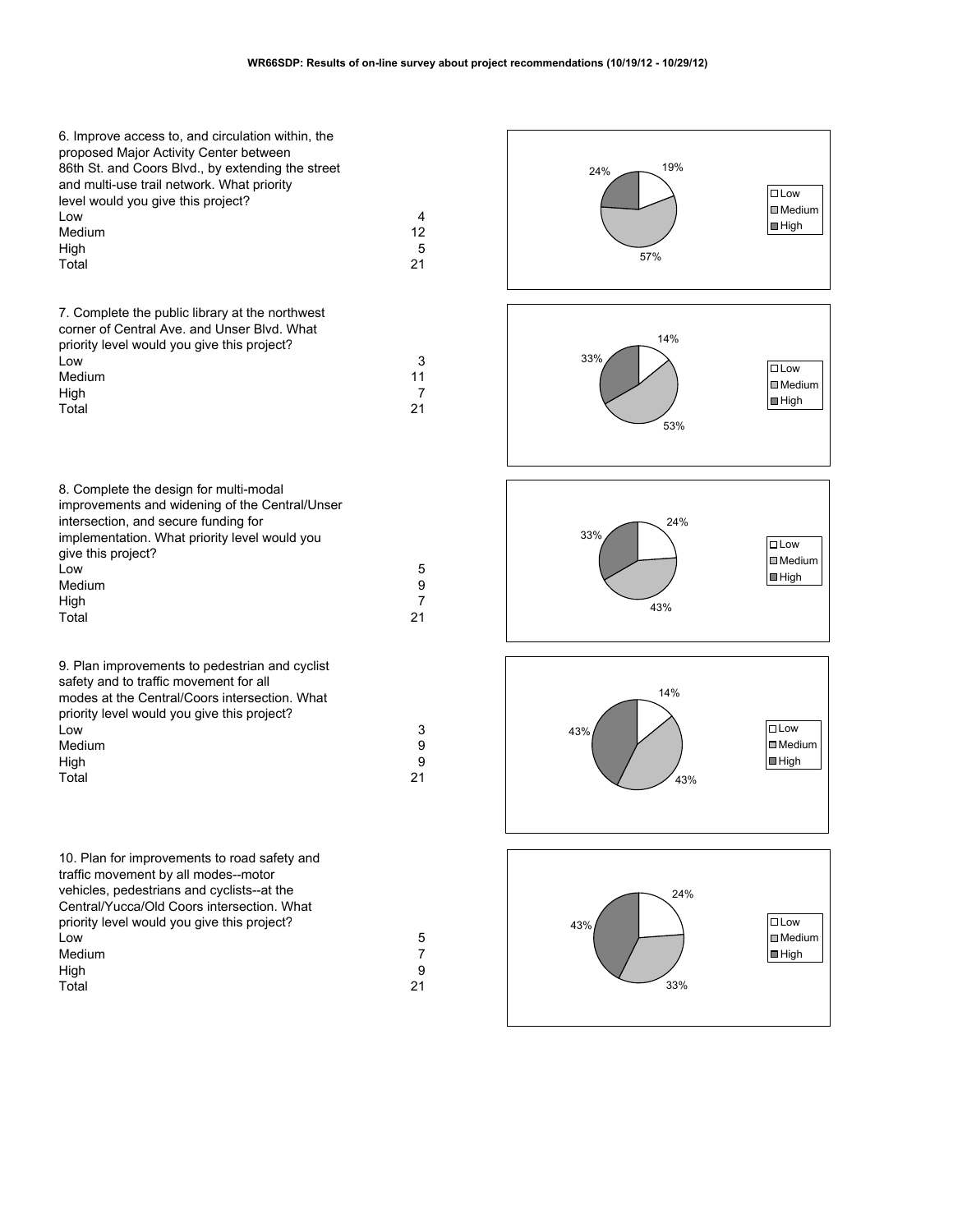| 12. Plan and implement way-finding for all modes<br>of transportation to direct people across<br>the river (in both directions) to Route 66<br>destinations such as Atrisco Plaza, bosque trails,<br>the Bio Park and Old Town. What priority level<br>would you give this project?                       |    |
|-----------------------------------------------------------------------------------------------------------------------------------------------------------------------------------------------------------------------------------------------------------------------------------------------------------|----|
| Low                                                                                                                                                                                                                                                                                                       | 5  |
| Medium                                                                                                                                                                                                                                                                                                    | 7  |
| High                                                                                                                                                                                                                                                                                                      | 8  |
| Total                                                                                                                                                                                                                                                                                                     | 20 |
| 13. Improve access and parking for bosque trails<br>west of the Rio Grande. Include an<br>interpretive exhibit on the history of acequias and<br>their continued use for agricultural<br>irrigation. What priority level would you give this<br>project?                                                  |    |
| Low                                                                                                                                                                                                                                                                                                       | 4  |
| Medium                                                                                                                                                                                                                                                                                                    | 10 |
| High                                                                                                                                                                                                                                                                                                      | 7  |
| Total                                                                                                                                                                                                                                                                                                     | 21 |
| 14. Design and build a<br>pedestrian/bike/equestrian bridge across the Rio<br>Grande that parallels the Central Ave. bridge, to<br>expand the public right-of-way and to enhance<br>recreational opportunities for residents and<br>visitors. What priority level would you give this<br>project?<br>Low  | 6  |
| Medium                                                                                                                                                                                                                                                                                                    | 5  |
| High                                                                                                                                                                                                                                                                                                      | 10 |
| Total                                                                                                                                                                                                                                                                                                     | 21 |
| 15. Pursue design and implementation of the<br>2010 West Central Corridor Concept Plan<br>between Atrisco Dr. and Rio Grande Blvd.<br>including pedestrian and bike crossing at New<br>York Ave. and intersection improvements at Rio<br>Grande Blvd. What priority level would you<br>give this project? |    |
| Low                                                                                                                                                                                                                                                                                                       | 4  |
| Medium                                                                                                                                                                                                                                                                                                    | 5  |
| High                                                                                                                                                                                                                                                                                                      | 11 |
| Total                                                                                                                                                                                                                                                                                                     | 20 |
| 16. Redevelop the El Vado motel in a way that<br>educates people about its historic significance<br>and provides public access. What priority level<br>would you give this project?                                                                                                                       |    |
| Low                                                                                                                                                                                                                                                                                                       | 9  |
| Medium                                                                                                                                                                                                                                                                                                    | 4  |
| High                                                                                                                                                                                                                                                                                                      | 9  |
| Total                                                                                                                                                                                                                                                                                                     | 22 |